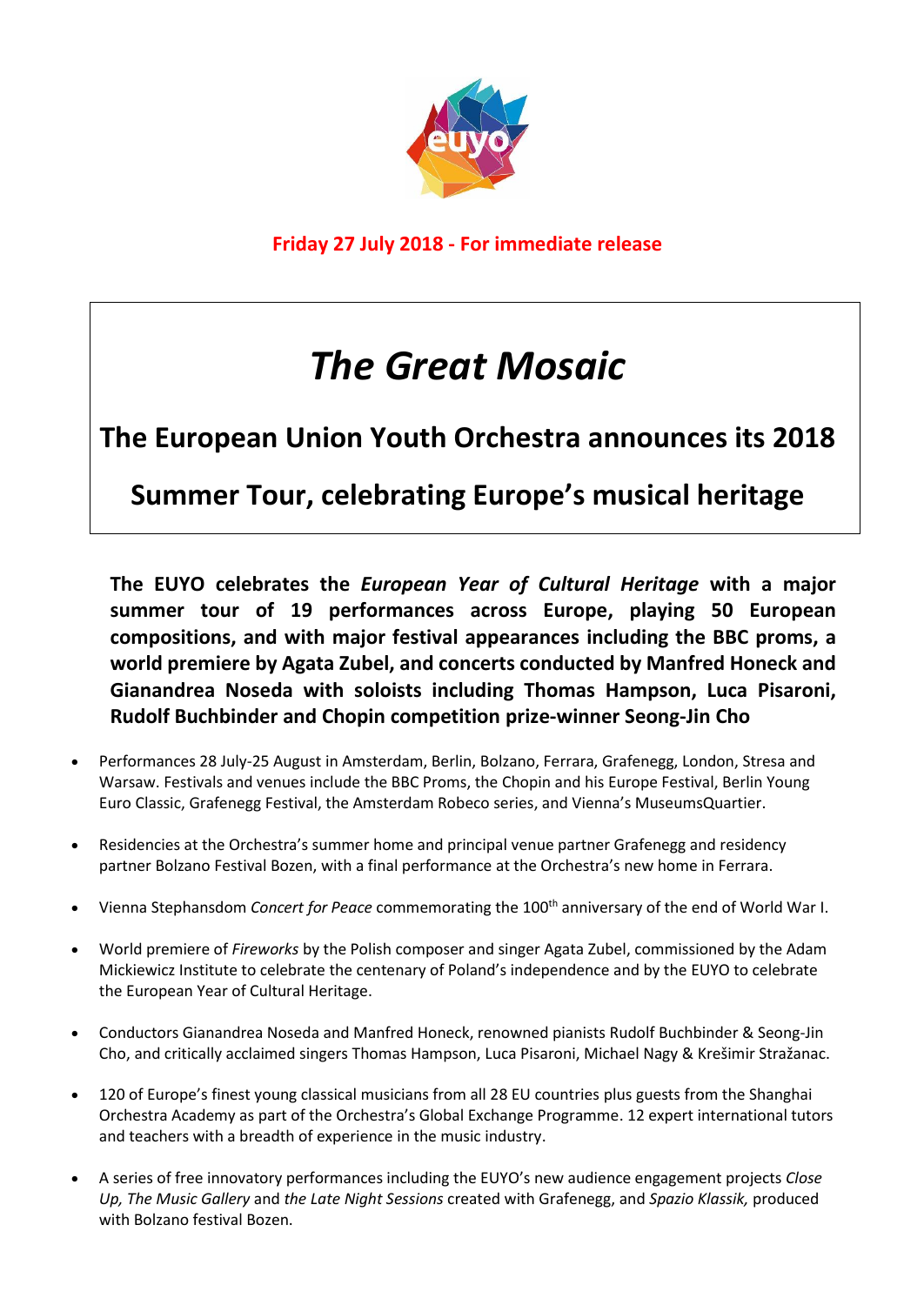Following the EUYO's recent *Experience Europe* side-by-side project in China with the Shanghai Orchestra Academy, and its launch concert for the Austrian EU Presidency at London's Wigmore Hall on 5 July, the Orchestra is now announcing its major summer 2018 tour, with 2 residencies and 19 public performances in Austria, Germany, Italy, the Netherlands, Poland and the UK, including a world premiere and a celebration of the composer Leonard Bernstein. The public performances take place between the 28 July and the 25 August.

Gianandrea Noseda makes a highly welcome return to the Orchestra to conduct Chopin competition prizewinner Seong-Jin Cho in Frédéric Chopin's Piano Concerto No.2, as well as Tchaikovsky's Fifth symphony, and to give the world, German and UK premieres of Agata Zubel's *Fireworks.* The Orchestra is particularly pleased to announce a performance in Grafenegg with Grafenegg Festival Artistic Director and world renowned pianist Rudolf Buchbinder on 23 August. Noseda also leads the EUYO in performances of Leonard Bernstein's Divertimento for Orchestra in honour of the 100<sup>th</sup> anniversary of the birth of Leonard Bernstein, including a performance in the Orchestra's new home in Ferrara on 25 August, Bernstein's birth date.

The Orchestra is delighted to welcome conductor Manfred Honeck for his debut with the EUYO. He and the Orchestra will be working with soloists Thomas Hampson, Luca Pisaroni, Michael Nagy and Krešimir Stražanac in a programme of opera arias, and Strauss's Rosenkavalier Suite and Respighi's Pines of Rome.

The tour begins with a three-week residency at the Orchestra's summer home and principal venue partner Grafenegg as part of Campus Grafenegg and the European Music Campus, where the Orchestra became Orchestra in Residence at the start of 2018, following many years of partnership work. The residency includes rehearsals, concerts, and innovative rehearsal and performance platforms for new audiences developed with Grafenegg, including the *EUYO Music Labs*, *The Music Gallery, the Late Night Sessions,* and in Vienna's MuseumsQuartier, the *Close Up* project.

The Grafenegg residency and performances are followed by further rehearsals and concerts in Bolzano as part of the Orchestra's Bolzano Festival Bozen annual residency, presented in partnership with the city of Bolzano, and continuing a collaboration begun many years ago by the EUYO's founding music director, the late Claudio Abbado. The residency will see the continuation of the informal and innovative *Spazio Klassik* outreach project taking place in specially designed small-scale music yurts, encouraging new audiences to try classical music in an intimate and informal setting.

The Orchestra performs in Warsaw (Chopin and his Europe Festival), Berlin (Young Euro Classic Festival), Amsterdam (Robeco Summer Nights at the Amsterdam Concertgebouw), London (BBC Proms at the Royal Albert Hall), Vienna (MuseumsQuartier), Grafenegg (Grafenegg Festival), Stresa (Stresa Festival) and Ferrara, the latter for the opening concert of the Ferrara Musica 2018/19 season. The Warsaw performance at the Polish National Opera begins with the world premiere of *Fireworks* by the Polish composer and singer Agata Zubel. *Fireworks* was commissioned by the Adam Mickiewicz Institute as part of the international cultural programme POLSKA 100 and the international cultural programme celebrating the centenary of Poland regaining independence, and by the European Union Youth Orchestra as part of "2018 European Year of Cultural Heritage". It was financed by the Ministry of Culture and National Heritage of the Republic of Poland as part of the Multi-annual Programme NIEPODLEGŁA 2017-2021. The tour closes with the inspiration of a performance of Leonard Bernstein's virtuoso work for symphony orchestra, 'Divertimento for Orchestra', on the  $100<sup>th</sup>$  anniversary of the birth of this great conductor, musician, presenter, thinker and one-time EUYO conductor.

"As cultural ambassador for the EU, the EUYO is delighted to present a Summer Tour of great European music, musicians and festivals, including established world class artists of the calibre of Gianandrea Noseda, Manfred Honeck and Thomas Hampson, and a new talented generation of musicians such as pianist Seong-Jin Cho and composer Agata Zubel. I have no doubt that the musicians of the EUYO will yet again be an example for Europe of what can be achieved when young people from all our EU member states come together to work at the highest levels of excellence, passion and motivation" *Marshall Marcus, CEO, EUYO*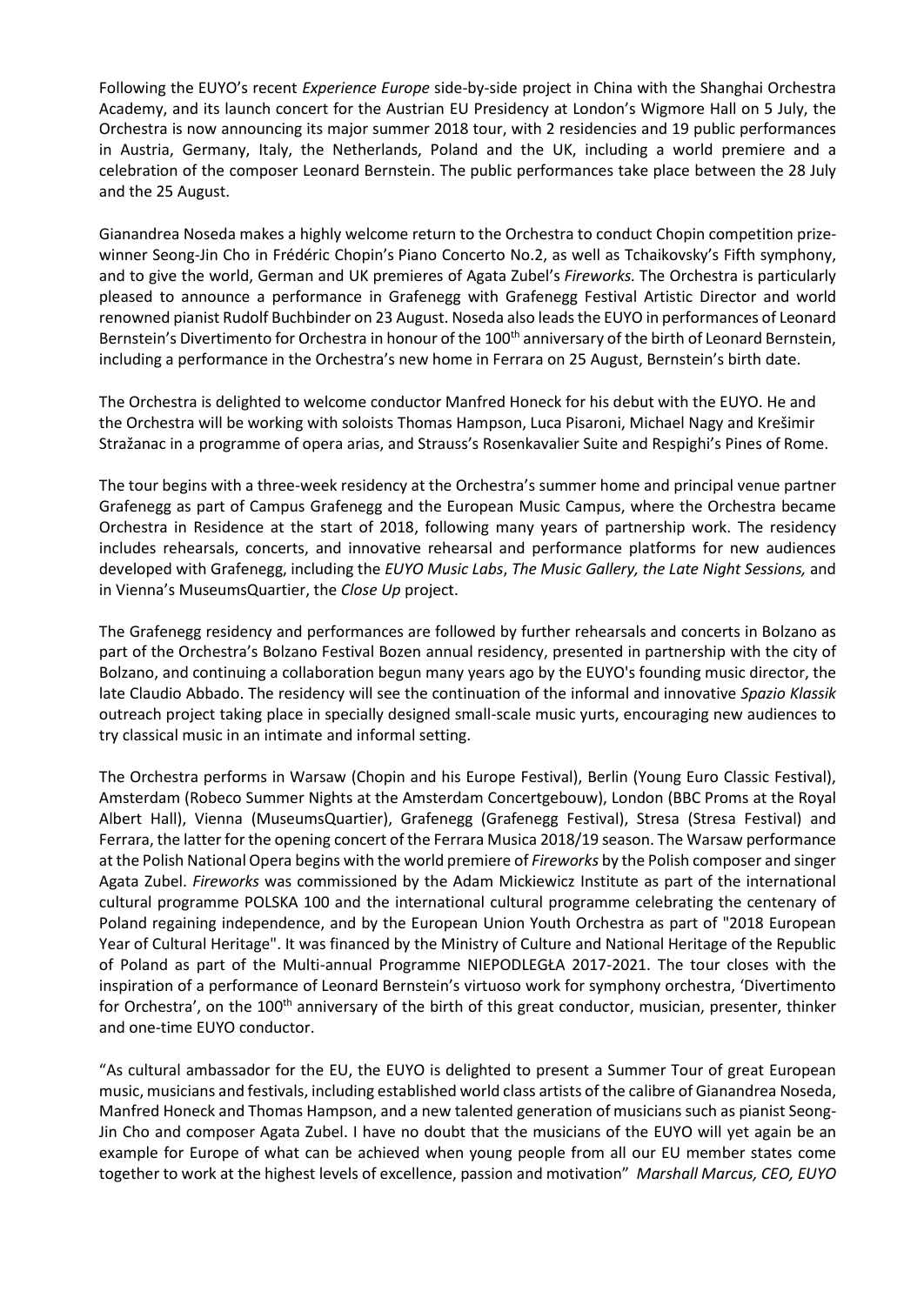| 28/7 13.00<br>The European<br><b>Music Gallery</b><br>Concert<br><b>Schloss Grafenegg</b> | <b>EUYO chamber ensembles</b>                                                                                                                                                                       | Birtwistle<br>Taverner<br>Kirchner<br>Rautavaara<br>Rautavaara             | Yellow Trail: The Myths of Europa<br>The World is Discovered<br><b>Thrinos</b><br>And Solomon Spoke<br>The Last Runo<br><b>Finnish Myth</b>                                                                                                                                                                     |
|-------------------------------------------------------------------------------------------|-----------------------------------------------------------------------------------------------------------------------------------------------------------------------------------------------------|----------------------------------------------------------------------------|-----------------------------------------------------------------------------------------------------------------------------------------------------------------------------------------------------------------------------------------------------------------------------------------------------------------|
|                                                                                           |                                                                                                                                                                                                     | Bartók<br>Correlli<br>Various<br>composers                                 | Green Trail: The People's sound<br>Selection from 44 Duos for Two Violins<br>Sonata Op.5 No.12 "La Follia", arr. P. Gane<br>Selection of Scottish traditional music                                                                                                                                             |
|                                                                                           |                                                                                                                                                                                                     | <b>Blue Trail: The Test of Time</b><br>Schubert<br>Ligeti                  | Cello Quintet D.956 in C major, 2 <sup>nd</sup> movement<br>Poème Symphonique for 100 metronomes<br>Richter/Vivaldi Recomposed: movts. from the Four Seasons                                                                                                                                                    |
|                                                                                           |                                                                                                                                                                                                     | <b>Red Trail: Sound Memories</b><br>R. Panufnik                            |                                                                                                                                                                                                                                                                                                                 |
|                                                                                           |                                                                                                                                                                                                     | Messiaen                                                                   | Memories of my Father<br>Quartet for the End of Time, movements V, VI                                                                                                                                                                                                                                           |
|                                                                                           |                                                                                                                                                                                                     | Shostakovich                                                               | String Quartet No.8, movements III, IV, V                                                                                                                                                                                                                                                                       |
| 2/8 20.30<br>Peace Concert<br>Stephansdom<br>Vienna                                       | <b>EUYO</b><br><b>Manfred Honeck</b><br>Czech Philharmonic Choir<br>Thomas Hampson<br>Luca Pisaroni<br>Cornelia Horak<br><b>Iris Vermillion</b><br>Maria Nazarova<br>Christoph Wagner-<br>Trenkwitz | Holst<br>Schubert<br>Haydn<br>Mahler<br>Mahler<br>L. Boulanger<br>Respighi | The Planets Op. 32, "Mars"<br>Litanei for the Feast of All Souls<br>Missa in tempore belli, "Qui tollis peccata<br>mundi"<br>Des Knaben Wunderhorn & "Der<br>Tamboursg'sell"<br>Symphony No.2, "Resurrection", "Urlicht" &<br>"Finale" final section<br>Pie Jesu<br>Pines of Rome, "I pini presso una catacomb" |
| 4/8 17.30<br><b>Prelude Concert</b><br><b>Schloss Grafenegg</b>                           | <b>EUYO chamber ensembles</b>                                                                                                                                                                       | R. Strauss<br>Respighi<br>R. Strauss                                       | Serenade for 13 wind instruments in Eb Op. 7<br>Antiche Danze ed Arie per Liuto, excerpts<br>Till Eulenspiegel for chamber ensemble arr.<br>Franz Hasenöhrl                                                                                                                                                     |
| 4/8 20.00<br>Concert<br>Wolkenturm<br>Auditorium<br>Grafenegg                             | <b>EUYO</b><br><b>Manfred Honeck</b><br>Thomas Hampson<br>Luca Pisaroni                                                                                                                             | R. Strauss<br>Mozart                                                       | Suite from Rosenkavalier<br>The Marriage of Figaro, "Non piu andrai" &<br>"Hai gia vinta la causa Don Carlo, Restate!"<br>.                                                                                                                                                                                     |
|                                                                                           |                                                                                                                                                                                                     | Rossini<br>Verdi<br><b>Bellini</b><br>Respighi                             | Semiramide, "Si, vi sara Deh ti ferma"<br>Macbeth, "Perfidi!Pieta, rispetto, amore"<br>I Puritani, "Il Rival Suoni la Tromba"<br>Pines of Rome                                                                                                                                                                  |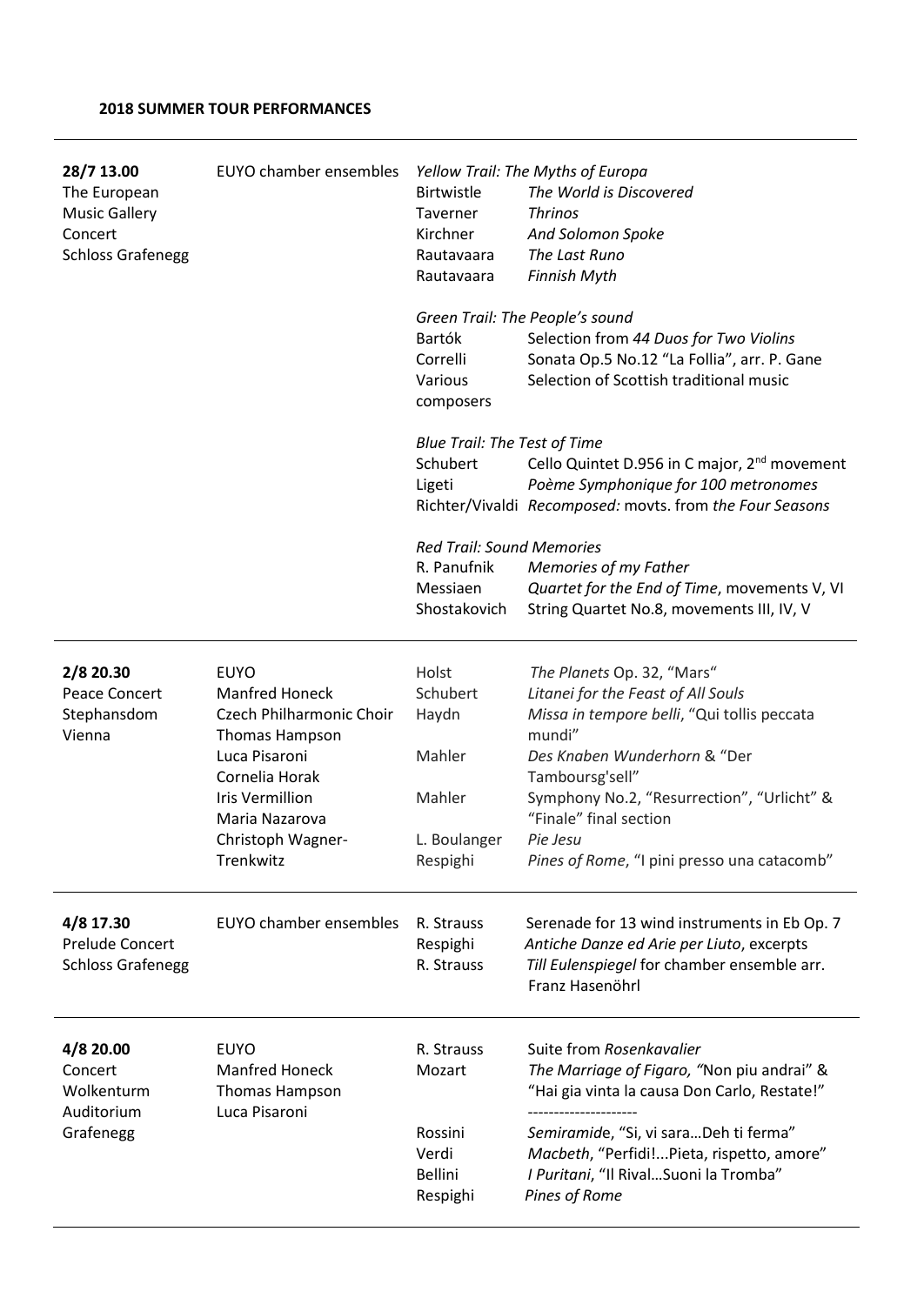| 4/8 22.00<br>Late Night Session<br>Reitschule<br>Grafenegg                       | EUYO chamber ensembles                                                            | Informal music and conversation with the EUYO musicians and<br>guests, including music from Europe, South America and the<br><b>USA</b>                    |                                                                                                                                                                                                                                                                                                                 |
|----------------------------------------------------------------------------------|-----------------------------------------------------------------------------------|------------------------------------------------------------------------------------------------------------------------------------------------------------|-----------------------------------------------------------------------------------------------------------------------------------------------------------------------------------------------------------------------------------------------------------------------------------------------------------------|
| 6/8 20.30<br>Concert<br><b>Teatro Comunale</b><br>Bolzano                        | <b>EUYO</b><br><b>Manfred Honeck</b><br><b>Michael Nagy</b><br>Krešimir Stražanac | R. Strauss<br>Mozart                                                                                                                                       | Suite from Rosenkavalier<br>The Marriage of Figaro, "Non piu andrai" &<br>"Hai gia vinta la causa Don Carlo, Restate!"                                                                                                                                                                                          |
|                                                                                  |                                                                                   | Rossini<br>Verdi<br><b>Bellini</b><br>Respighi                                                                                                             | Semiramide, "Si, vi saraDeh ti ferma"<br>Macbeth, "Perfidi!Pieta, rispetto, amore"<br>I Puritani, "Il Rival Suoni la Tromba"<br>Pines of Rome                                                                                                                                                                   |
| 8/9 14.45<br>Spazio Klassik<br>Piazza Principale<br>Caldero                      | <b>EUYO chamber ensembles</b>                                                     | Informal chamber music performance for new audiences using<br>Bolzano Festival Bozen and the EUYO's specially designed<br>Spazio Klassik performance yurts |                                                                                                                                                                                                                                                                                                                 |
| 9/8 19.00<br>Close Up Concert<br><b>Hotel Park Lauren</b><br>Bolzano             | EUYO chamber ensembles                                                            | of Hotel Park Laurin<br>Susato<br>Prokofiev<br>Schubert<br>Piazzola<br>Peixe<br>Reich<br>Rodriguez<br>Ligeti<br>J. Horovitz                                | Informal chamber music performance throughout the rooms<br>Renaissance Dance Suite<br>Movements from Sonata for 2 violins<br>String Quartet no.14 in D min D810 2nd movt.<br>Libertango arr. Jeff Scott<br>Mourão<br>Clapping<br>La Cumparsita<br><b>Bagatelles for Wind Quintet</b><br><b>Music Hall Suite</b> |
| 11/8 20.30<br>Concert<br><b>Teatro Comunale</b><br>Bolzano                       | <b>EUYO</b><br>Gianandrea Noseda<br>Seong-Jin Cho                                 | Bernstein<br>Chopin<br>Tchaikovsky                                                                                                                         | Divertimento for Orchestra<br>Piano Concerto No. 2 in F minor Op.21<br>--------------------<br>Symphony No.5 in E minor Op.64                                                                                                                                                                                   |
| 13/8 20.00<br>Concert<br>Teatr Wielki-<br><b>Polish National</b><br>Opera Warsaw | <b>EUYO</b><br>Gianandrea Noseda<br>Seong-Jin Cho                                 | Agata Zubel<br>Chopin<br>Tchaikovsky                                                                                                                       | Fireworks (world premiere)<br>Piano Concerto No. 2 in F minor Op.21<br>Symphony No.5 in E minor Op.64                                                                                                                                                                                                           |
| 14/8 20.00<br>Concert<br>Konzerthaus<br><b>Berlin</b>                            | <b>EUYO</b><br>Gianandrea Noseda<br>Seong-Jin Cho                                 | Agata Zubel<br>Chopin<br>Tchaikovsky                                                                                                                       | Fireworks (German premiere)<br>Piano Concerto no. 2 in F minor Op.21<br>Symphony No.5 in E minor Op.64                                                                                                                                                                                                          |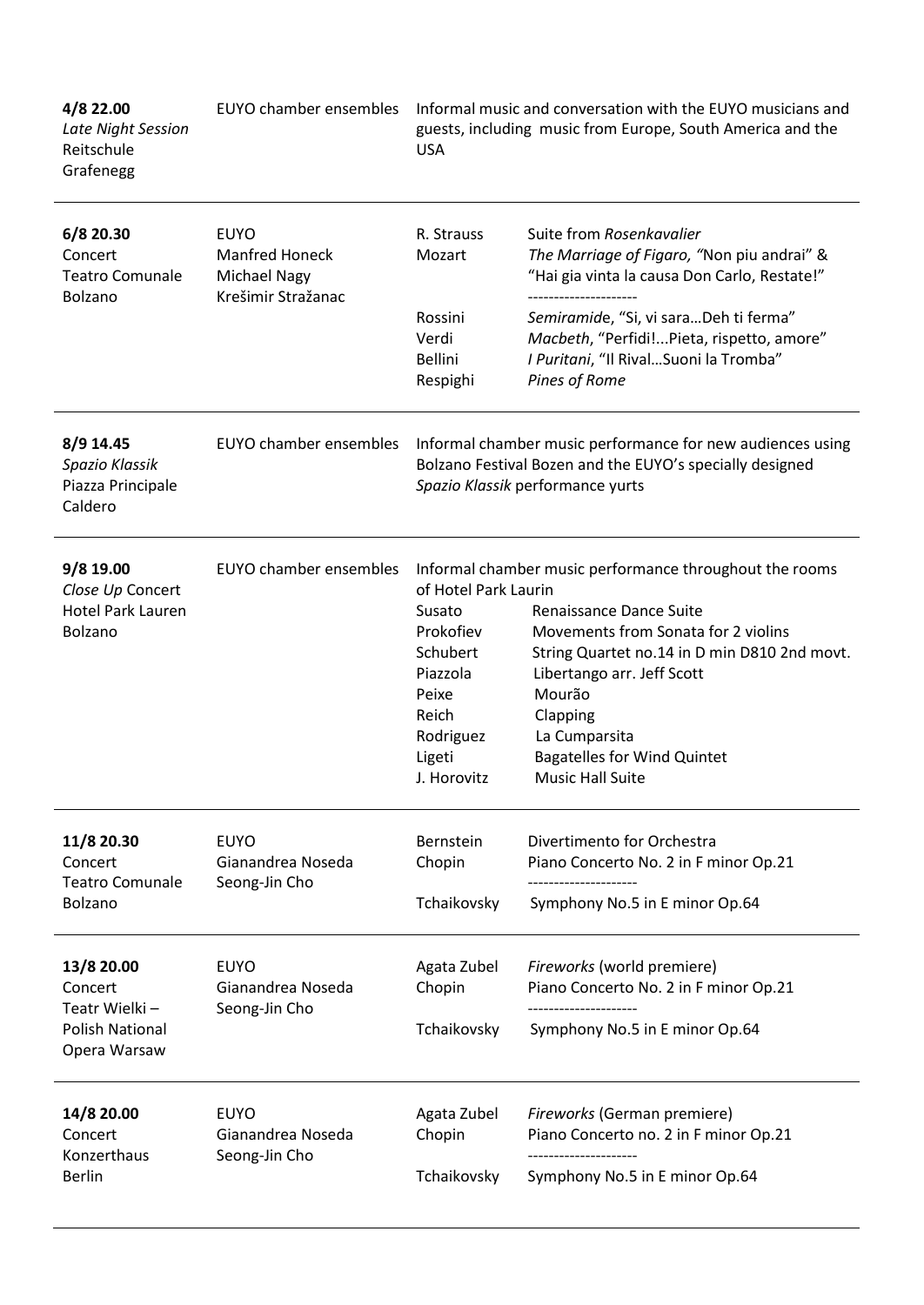| 16/8 20.00<br>Concert Het<br>Concertgebouw<br>Amsterdam                                                                                                        | <b>EUYO</b><br>Gianandrea Noseda<br>Seong-Jin Cho            | Bernstein<br>Chopin<br>Tchaikovsky                                                                                                      | Divertimento for Orchestra<br>Piano Concerto in F minor Op.21<br>Symphony No. 5 in E minor Op.64                                                                                                                              |
|----------------------------------------------------------------------------------------------------------------------------------------------------------------|--------------------------------------------------------------|-----------------------------------------------------------------------------------------------------------------------------------------|-------------------------------------------------------------------------------------------------------------------------------------------------------------------------------------------------------------------------------|
| 19/8 11.00<br>Concert<br>Royal Albert Hall,<br><b>BBC Proms</b><br>London                                                                                      | <b>EUYO</b><br>Gianandrea Noseda<br>Seong-Jin Cho            | Agata Zubel<br>Chopin<br>Tchaikovsky                                                                                                    | Fireworks (UK premiere)<br>Piano Concerto in F minor Op.21<br>Symphony No.5 in E minor Op.64                                                                                                                                  |
| 22/8 16.00<br><b>Music Gallery</b><br>Concert<br><b>MuseumsQuartier</b><br>Mumok<br>Kunsthalle<br>Leopold Museum<br>Vienna<br>In Association with<br>Grafenegg | EUYO chamber ensembles                                       | <b>MUMOK</b><br><b>Birtwistle</b><br>Ligeti<br>Kunsthalle<br>Shostakovich<br>Leopold Museum<br>Rodriguez<br>Schubert                    | The World is Discovered<br>Bagatelles for wind quintet<br>String Quartet No.8, movements III, IV, V<br>Richter/Vivaldi movts. from Recomposed: The Four Seasons<br>La Cumparsita<br>Cello quintet D.956 in C, second movement |
| 22/8 19.00<br>Close Up Concert<br><b>MuseumsQuartier</b><br>Vienna<br>In Association with<br>Grafenegg                                                         | <b>EUYO</b><br>Gianandrea Noseda                             | Tchaikovsky                                                                                                                             | Symphony No.5 in E minor Op.64                                                                                                                                                                                                |
| 23/8 19.30<br>Concert<br>Wolkenturm<br>Auditorium<br>Grafenegg                                                                                                 | <b>EUYO</b><br>Gianandrea Noseda<br><b>Rudolf Buchbinder</b> | Grieg<br>Tchaikovsky                                                                                                                    | Piano Concerto in A minor<br>Symphony No.5 in E minor Op.64                                                                                                                                                                   |
| 23/8 21.30<br>Late Night Session<br>Reitschule<br>Grafenegg                                                                                                    | EUYO chamber ensembles                                       | Informal music and conversation with the EUYO musicians and<br>guests, including music from Europe, South America and the<br><b>USA</b> |                                                                                                                                                                                                                               |
| 24/8 20.00<br>Concert<br><b>Stresa Convention</b><br>Centre                                                                                                    | <b>EUYO</b><br>Gianandrea Noseda<br>Seong-Jin Cho            | Bernstein<br>Chopin<br>Tchaikovsky                                                                                                      | Divertimento for Orchestra<br>Piano Concerto No.2 in F minor<br>Symphony No.5 in E minor Op.64                                                                                                                                |